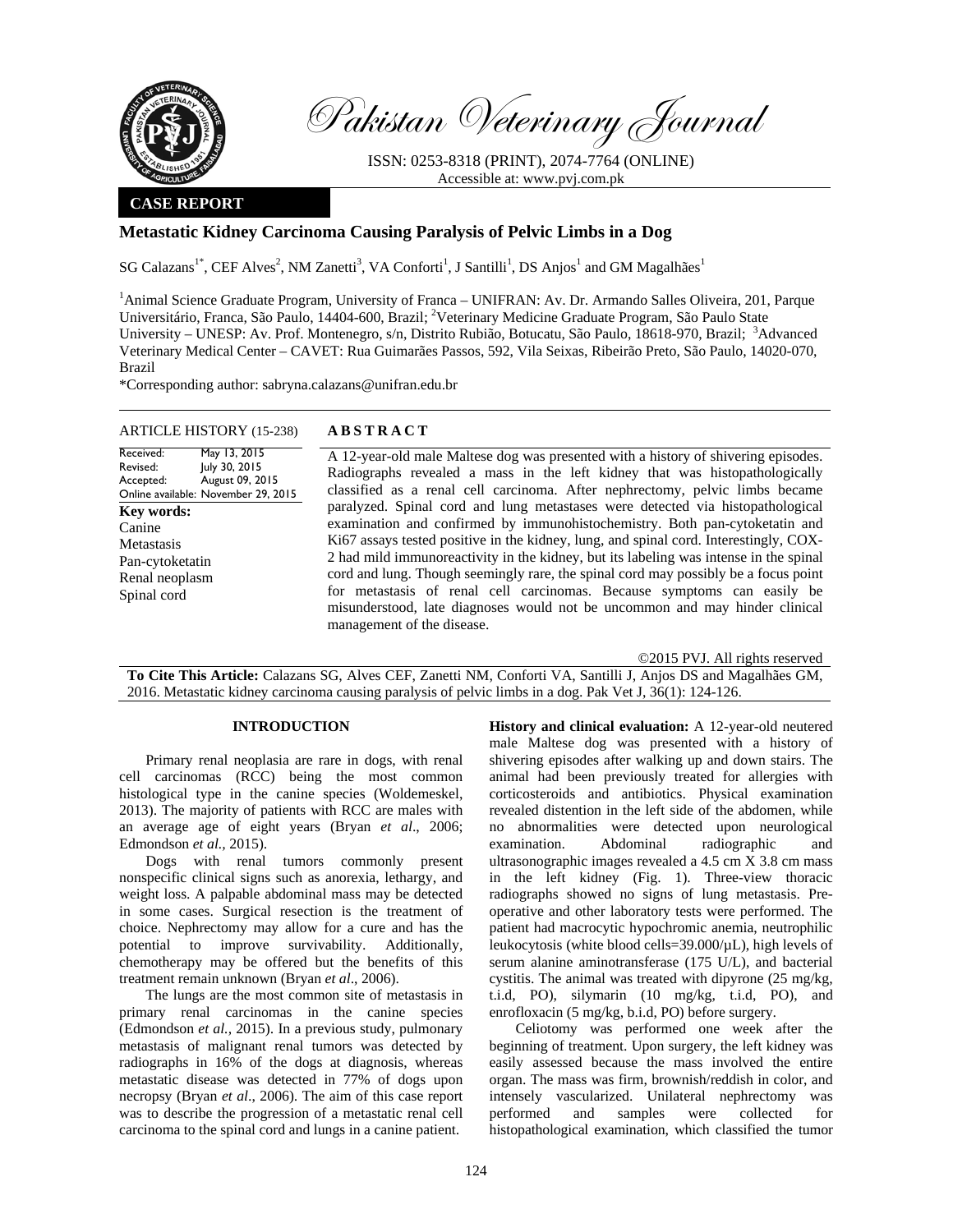as a renal cell carcinoma. Neoplastic cells had tubular and papillary patterns. There were numerous mitotic figures and areas of necrosis.

The postoperative period was uneventful until fourteen days after surgery when the patient began experiencing ataxia and a proprioceptive deficit in the left hind limb. Within five days of the onset of symptoms, the pelvic limbs were paralyzed. Myelographic examination was attempted, but the contrast did not progress through the spinal canal. Due to the poor health condition of the patient, veterinarians and owners agreed to euthanize the dog.

**Necropsy and histopathologic findings:** Upon necropsy, no abnormalities were observed in the spinal cord but, unexpectedly, a 9-mm lung tumor was found, contrary to conclusions drawn based on previous thoracic radiographs. The spinal cord appeared normal upon macroscopic examination; however, histopathological evaluation revealed presence of neoplastic cells (Fig. 2). Additionally, immunohistochemical assays were performed to detect the expression of pan-cytoketatin, Ki67, and cyclooxygenase-2 (COX-2). Both pan-cytoketatin and Ki67 assays tested positive in the kidney, lung, and spinal cord. Interestingly, COX-2 had mild immunoreactivity in the kidney, but its labeling was intense in the spinal cord and lung (Fig. 3).

#### **DISCUSSION**

To our knowledge, this is the first report of a Maltese breed dog affected by RCC (Khan *et al.,* 2001; Bryan *et al*., 2006; Gil da Costa *et al*., 2011). However, it is generally accepted that middle-aged or older male dogs, like the patient described in this report, are at an increased risk for this disease (Edmondson *et al.,* 2015).

Nonspecific clinical signs, such as lethargy, cachexia, vomiting, abdominal or back pain, diarrhea, urinary tract infection, hematuria, polyuria, polydipsia, and hemoabdomen, have been reported (Bryan *et al*., 2006). In the present case, besides the shivering episodes, the patient had a palpable abdominal mass. Other studies have detected abdominal masses in 14% or 20% of dogs with renal tumors. Three-view radiographs and ultrasonography were performed as recommended for clinical staging (Edmondson *et al.,* 2015). Abdominal radiographs and ultrasonography were able to locate the primary tumor and to estimate its dimensions. No evidence of pulmonary metastasis was observed in thoracic radiographs, even though this exam can detect 7-9-mm nodules (Nemanic *et al*., 2006). However, computerized tomography is more recommended to detect small, single pulmonary nodules in dogs (Armbrust *et al.,* 2012).

Neuthrophilia was the most common hematological finding in dogs with renal tumors in a previous study (Bryan *et al*., 2006), whose authors suggested that high neuthrophil counts could indicate a paraneoplastic syndrome. It is possible that neutrophilic leukocytosis could be induced by colony-stimulating factors produced by the renal tubular carcinoma (Peeters *et al.,* 2001). Indeed, after nephrectomy, neutrophil numbers returned to normal values. In this report, renal carcinoma presented tubular and papillary patterns. These patterns were observed concurrently in three of 13 cases of canine renal cell carcinoma in a previous study (Gil da Costa *et al*., 2011).



Fig. 1: Lateral decubitus radiograph showing a mass in the left kidney of a 12-year-old male Maltese dog (arrows).



**Fig. 2:** Photomicrograph of the metastatic carcinoma, characterized by the presence of neoplastic epithelial cells arranged in tubular formation (•) invading the spinal cord, where glial cells in the neuropil are seen (\*) (HE, 40x).



**Fig. 3:** Photomicrographs of the tumor in different organs of the patient (immunohistochemistry, DAB, counterstaining with Mayer´s hematoxylin, 40x). Lung; membranous immunohistochemical reaction to pancytokeratin (AE1/AE3, Santa Cruz) in metastatic tumor (A). Spinal cord; nuclear positivity to Ki67 (MIB-1, Dako) (B). Kidney; mild cytoplasmic COX-2 immunoreactivity (C). Spinal cord; intense cytoplasmic COX-2 immunoreactivity (D).

In the present case, necropsy was essential to confirm metastasis. In a previous study, 69% (21/30) of canine renal carcinomas were metastatic at the time of death (Bryan *et al*., 2006). Pulmonary metastasis has been commonly reported in canine RCCs (Edmondson *et al.,*  2015). Other authors also have mentioned abdominal organs and bone as possible sites (Bryan *et al*., 2006).